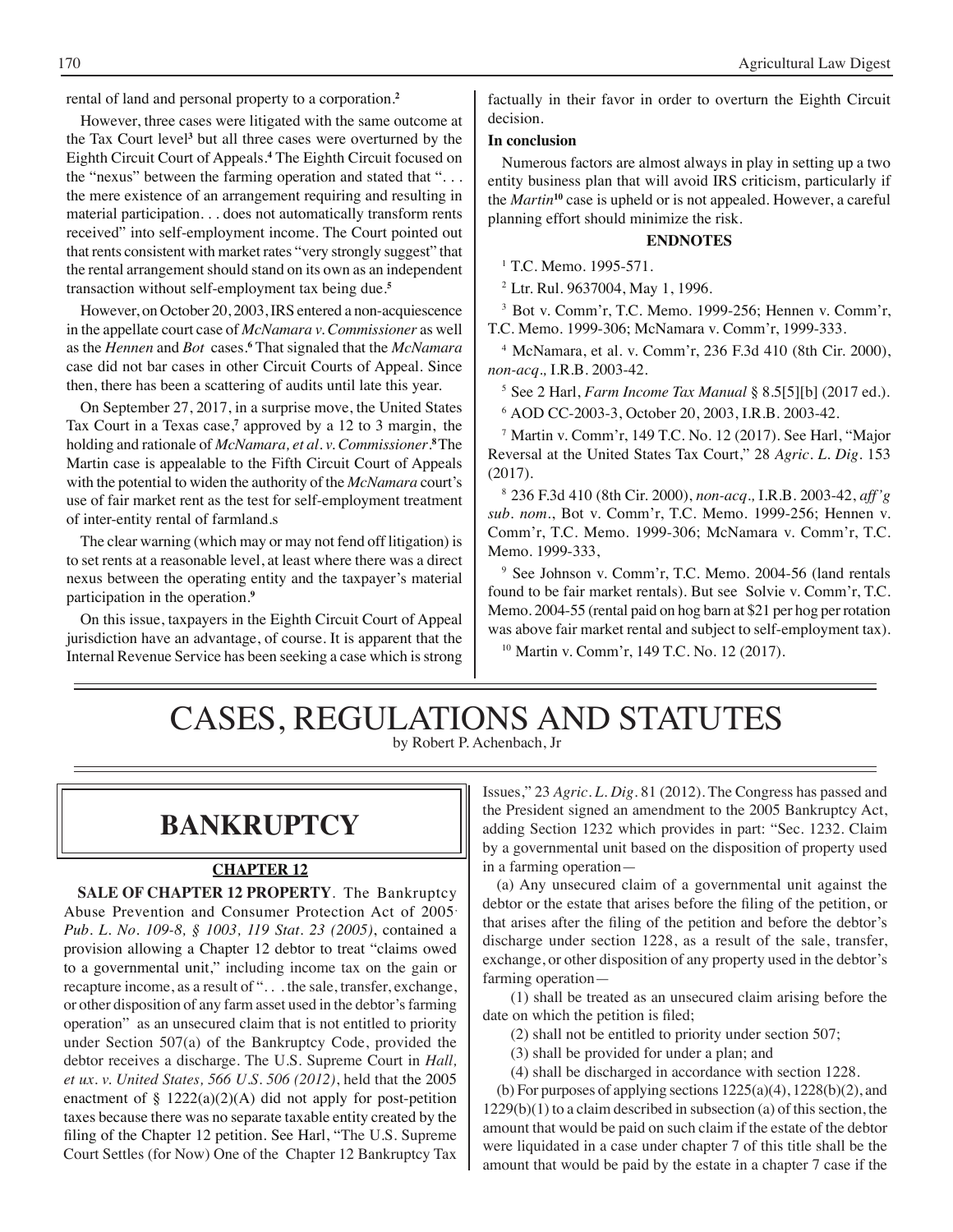claim were an unsecured claim arising before the date on which the petition was filed and were not entitled to priority under section 507. . .." The amendment overturns *Hall et ux. v. United States* which held that the federal income tax liability incurred from post-petition sales is not "incurred by the estate" within the meaning of Section 503(b) of the Bankruptcy Code and was, therefore, neither collectible from the estate nor dischargeable under the Chapter 12 plan. Thus, Chapter 12 debtors may sell assets as part of their Chapter 12 bankruptcy reorganization without having to treat the resulting capital gain as a priority tax claim of the IRS. **H.R. 2266, 115th Cong. (2017)**.

# **FEDERAL farm programs**

**PACKERS AND STOCKYARDS ACT**. The GIPSA has withdrawn interim final regulations (*81 Fed. Reg. 92566 (Dec. 20, 2016)* which would have amended the regulations issued under the Packers and Stockyards Act, 1921, as amended and supplemented (P&SAct).The withdrawn regulations would have added a paragraph addressing the scope of sections 202(a) and (b) of the P&S Act and clarified that conduct or action may violate sections 202(a) and (b) of the P&SAct without adversely affecting, or having a likelihood of adversely affecting, competition. The new rule would have reiterated USDA's longstanding interpretation that not all violations of the P&S Act require a showing of harm or likely harm to competition. The regulations would have specifically provided that the scope of section 202(a) and (b) encompasses conduct or action that, depending on their nature and the circumstances, can be found to violate the P&S Act without a finding of harm or likely harm to competition. **82 Fed. Reg. 48594 (Oct. 18, 2017)**. The GIPSA has announced that after withdrawing the regulation cited above, no further action will be made on the withdrawn proposed regulation. **82 Fed. Reg. 48603 (Oct. 18, 2017)**.

# **FEDERAL ESTATE AND GIFT taxation**

**APPLICABLE EXCLUSION AMOUNT.** Estates of decedents who die during 2018 have a basic exclusion amount of \$5,600,000, up from a total of \$5,450,000 for estates of decedents who died in 2017. **Rev. Proc. 2017-58, I.R.B. 2017-45**.

**GIFTS.** For calendar year 2018, the first \$15,000 of gifts to any person (other than gifts of future interests in property) are not included in the total amount of taxable gifts under I.R.C. § 2503 made during that year. For calendar year 2018, the first \$152,000 of gifts to a spouse who is not a citizen of the United States (other than gifts of future interests in property) are not included in the total amount of taxable gifts under I.R.C. §§ 2503 and 2523(i)(2) made during that year. **Rev. Proc. 2017-58, I.R.B. 2017-45**

**INSTALLMENT PAYMENT OF ESTATE TAX.** For an estate of a decedent dying in calendar year 2018, the dollar amount used to determine the "2-percent portion" (for purposes of calculating interest under I.R.C. § 6601(j)) of the estate tax extended as provided in I.R.C. § 6166 is \$1,520,000. **Rev. Proc. 2017-58, I.R.B. 2017-45**

**SPECIAL USE VALUATION.** For an estate of a decedent dying in calendar year 2018, if the executor elects to use the special use valuation method under I.R.C. § 2032A for qualified real property, the aggregate decrease in the value of qualified real property resulting from electing to use  $\S 2032A$  for purposes of the estate tax cannot exceed \$1,140,000. **Rev. Proc. 2017-58, I.R.B. 2017-45**.

**VALUATION**. The IRS has withdrawn proposed regulations (*REG-163113-02, 81 Fed. Reg. 51413 (Aug. 4, 2016)*) concerning the valuation of interests in corporations and partnerships for estate, gift, and generation-skipping transfer (GST) tax purposes as to the treatment of certain lapsing rights and restrictions on liquidation in determining the value of the transferred interests. The withdrawn proposed regulations amended Treas. Reg. § 25.2701-2 to address what constitutes control of an LLC or other entity or arrangement that is not a corporation, partnership, or limited partnership. The withdrawn proposed regulations would have amended Treas. Reg. § 25.2704-1 to address death bed transfers that result in the lapse of a liquidation right and to clarify the treatment of a transfer that results in the creation of an assignee interest. The withdrawn proposed regulations would have amended Treas. Reg. § 25.2704-2 to refine the definition of the term "applicable restriction" by eliminating the comparison to the liquidation limitations of state law. Further, the proposed regulations would have added a new section, Treas. Reg. § 25.2704-3, to address restrictions on the liquidation of an individual interest in an entity and the effect of insubstantial interests held by persons who are not members of the family. Executive Order 13789, issued on April 21, 2017, instructed the Secretary of the Treasury to review all significant tax regulations issued on or after January 1, 2016, and to take concrete action to alleviate the burdens of regulations that (1) impose an undue financial burden on U.S. taxpayers; (2) add undue complexity to the Federal tax laws; or (3) exceed the statutory authority of the IRS. E.O. 13789 further instructs the Secretary to submit to the President within 60 days an interim report that identifies regulations that meet these criteria. *Notice 2017-38, 2017-2 C.B. 147* included the proposed regulations in a list of eight regulations identified by the Secretary in the interim report as meeting at least one of the first two criteria specified in E.O. 13789. E.O. 13789 further instructs the Secretary to submit to the President by September 18, 2017, a final report that recommends specific actions to mitigate the burden imposed by regulations identified in the interim report. The Secretary published this final report in the Federal Register (82 FR 48013), recommending a complete withdrawal of the proposed regulations to mitigate their potential burden. **82 Fed. Reg. 48779 (Oct. 20, 2017)**.

# **federal income taxation**

**CHARITABLE DEDUCTIONS**. The IRS has published information on deductible charitable gifts. Taxpayers who plan to claim a charitable deduction on their tax return must do two things: (1) have a bank record or written communication from a charity for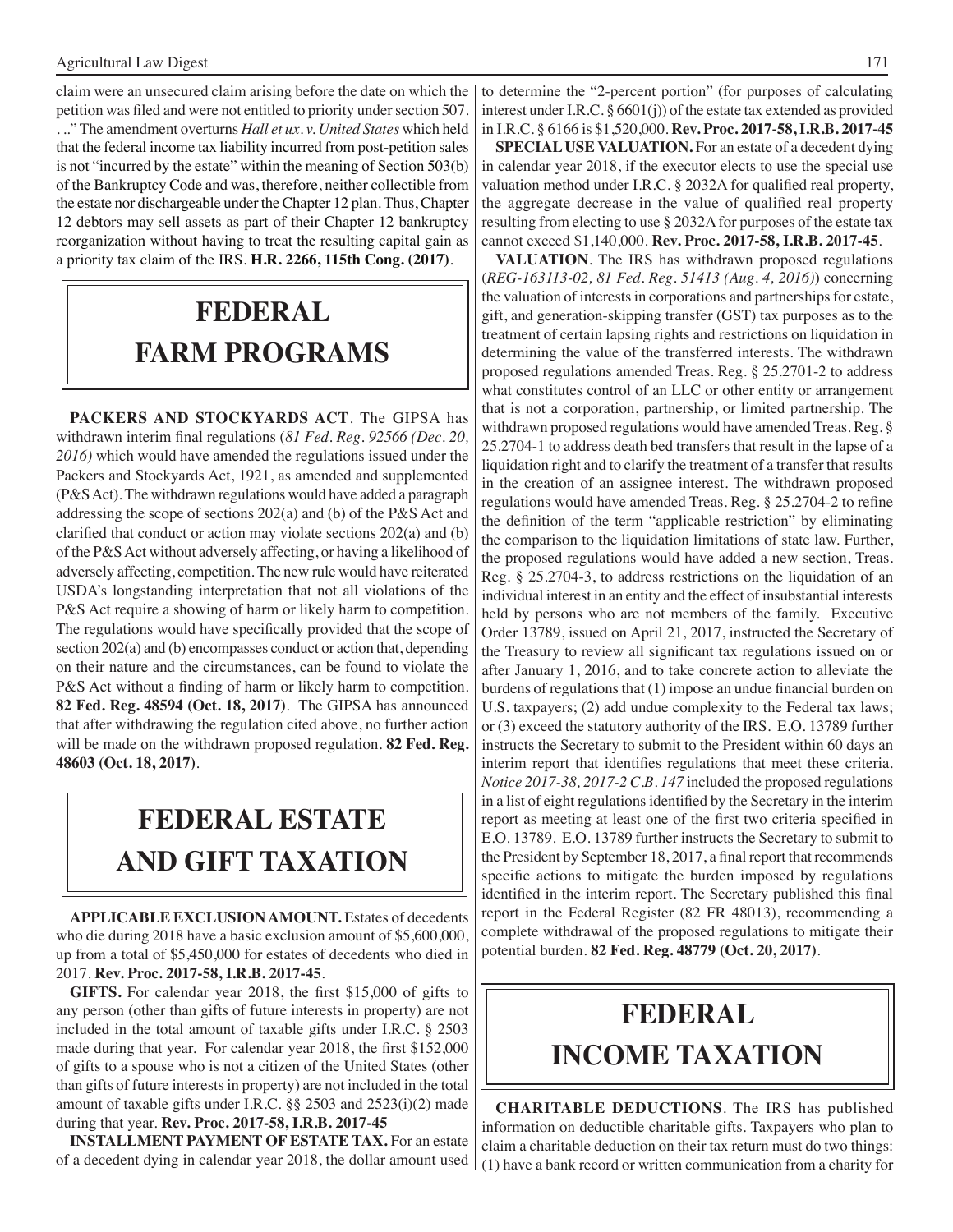any monetary contributions and (2) get a written acknowledgment from the charity for any single donation of \$250 or more. Taxpayers who make single donations of \$250 or more to a charity must have one of the following: (1) a separate acknowledgment from the organization for each donation of \$250 or more and (2) one acknowledgment from the organization listing the amount and date of each contribution of \$250 or more. The \$250 threshold does not mean a taxpayer adds up separate contributions of less than \$250 throughout the year. For example, if someone gave a \$25 offering to their church each week, they do not need an acknowledgement from the church, even though their contributions for the year are more than \$250. Contributions made by payroll deduction are treated as separate contributions for each pay period. If a taxpayer makes a payment that is partly for goods and services, their deductible contribution is the amount of the payment that is more than the value of those goods and services. A taxpayer must get the acknowledgement on or before the earlier of these two dates: (1) the date they file their return for the year in which they make the contribution or (2) the due date, including extensions, for filing the return. If the acknowledgment does not show the date of the contribution, the taxpayers must also have a bank record or receipt that does show the date. **IRS Tax Tip 2017-59**.

**DEPENDENTS**. The taxpayer lived with but was not married to a partner who was the grandparent of two minor children. The taxpayer was not related to the children. The children's mother signed a temporary guardianship agreement which granted temporary custody of the children to the taxpayer's partner for one year, from July 2013 to July 2014. No agency authorized to place children for adoption or for foster care by the state or by the governing body of a city, town, or other municipality approved or had any other role in the agreement. Neither the taxpayer nor the partner signed the agreement; however, the children lived with the taxpayer and partner from July 2013 to August 2014 and the taxpayer and partner provided various amounts of financial support for the children, including school costs, clothing, and recreational costs. The taxpayer filed a 2014 return using the head of household status and claiming the dependency deduction for the two children, the child tax credit, and the earned income tax credit. However, the biological mother of the children also claimed them as dependents for 2014. I.R.C. §  $152(c)(1)$  defines "qualifying child" as an individual—

 "(A) who bears a relationship to the taxpayer described in paragraph (2),

 (B) who has the same principal place of abode as the taxpayer for more than one-half of such taxable year,

 (C) who meets the age requirements of paragraph (3),

 (D) who has not provided over one-half of such individual's own support for the calendar year in which the taxable year of the taxpayer begins, and

 (E) who has not filed a joint return (other than only for a claim of refund) with the individual's spouse under section 6013 for the taxable year beginning in the calendar year in which the taxable year of the taxpayer begins."

I.R.C.  $\S 152(f)(1)$  defines the term "child" for purposes of section 152 to mean either a "son, daughter, stepson, or stepdaughter of the taxpayer" or "an eligible foster child of the taxpayer." The court found that the taxpayer was not related to the children sufficiently for either to be a qualifying child as to the taxpayer. Therefore,

the court held that the taxpayer could not claim the children as dependents, claim the child tax credit or claim the earned income tax credit. **Sharp v. Comm'r, T.C. Memo. 2017-208**.

**DISASTER LOSSES**. On October 7, 2017, the President determined that certain areas in Idaho were eligible for assistance from the government under the Disaster Relief and Emergency Assistance Act (42 U.S.C. § 5121) as a result of flooding which began on March 29, 2017. **FEMA-4342-DR.** On October 7, 2017, the President determined that certain areas in Wisconsin were eligible for assistance from the government under the Act as a result of severe storms which began on July 19, 2017. **FEMA-4343-DR.** On October 12, 2017, the President determined that certain areas in California were eligible for assistance from the government under the Act as a result of wildfires which began on October 8, 2017. **FEMA-4344-DR.** Accordingly, taxpayers in these areas may deduct the losses on their 2017 or 2016 federal income tax returns. See I.R.C. § 165(i).

**EDUCATION EXPENSES**. The taxpayer was an engineer. The taxpayer had obtained a Bachelor's of Science degree in engineering and a Master's degree in applied mathematics. In 1998 the taxpayer entered a Ph.D. program in structural engineering and began research on a dissertation research project. The taxpayer continued to work on the dissertation over several years while employed and obtaining a professional engineer's license. The taxpayer ceased working on the dissertation in 2014 without obtaining a degree. The taxpayer claimed an education expenses deduction on the 2010 income tax return which was disallowed. The court noted that the I.R.C. does not have a specific provision governing education expenses but I.R.C. § 162 provides generally that "[t]here shall be allowed as a deduction all the ordinary and necessary expenses paid or incurred during the taxable year in carrying on any trade or business[.]" However, Treas. Reg. §1.162-5(a) provides that educational expenses are deductible if the education maintains or improves skills required by the individual in his employment, or other trade or business, or meets the express requirements of his employer. The court found that the dissertation work performed by the taxpayer was not necessary to maintain or improve the taxpayer's employment skills or retain employment. In addition, the court found that the completion of the dissertation and obtaining the Ph. D. would qualify the taxpayer for new employment such as a professor. Therefore, the court held that the expenses from the dissertation research were not deductible education expenses. The case is designated as not for publication. **Czarnecki v. United States, 2017-2 U.S. Tax Cas. (CCH) ¶ 50,378 (Fed. Cls. 2017)**.

**HEALTH INSURANCE**. The IRS has announced that, for the upcoming 2018 filing season, the IRS will not accept electronically filed tax returns where the taxpayer does not address the health coverage requirements of the Affordable Care Act. The IRS will not accept the electronic tax return until the taxpayer indicates whether they had coverage, had an exemption or will make a shared responsibility payment. In addition, returns filed on paper that do not address the health coverage requirements may be suspended pending the receipt of additional information and any refunds may be delayed. To avoid refund and processing delays when filing 2017 tax returns in 2018, taxpayers should indicate whether they and everyone on their return had coverage, qualified for an exemption from the coverage requirement or are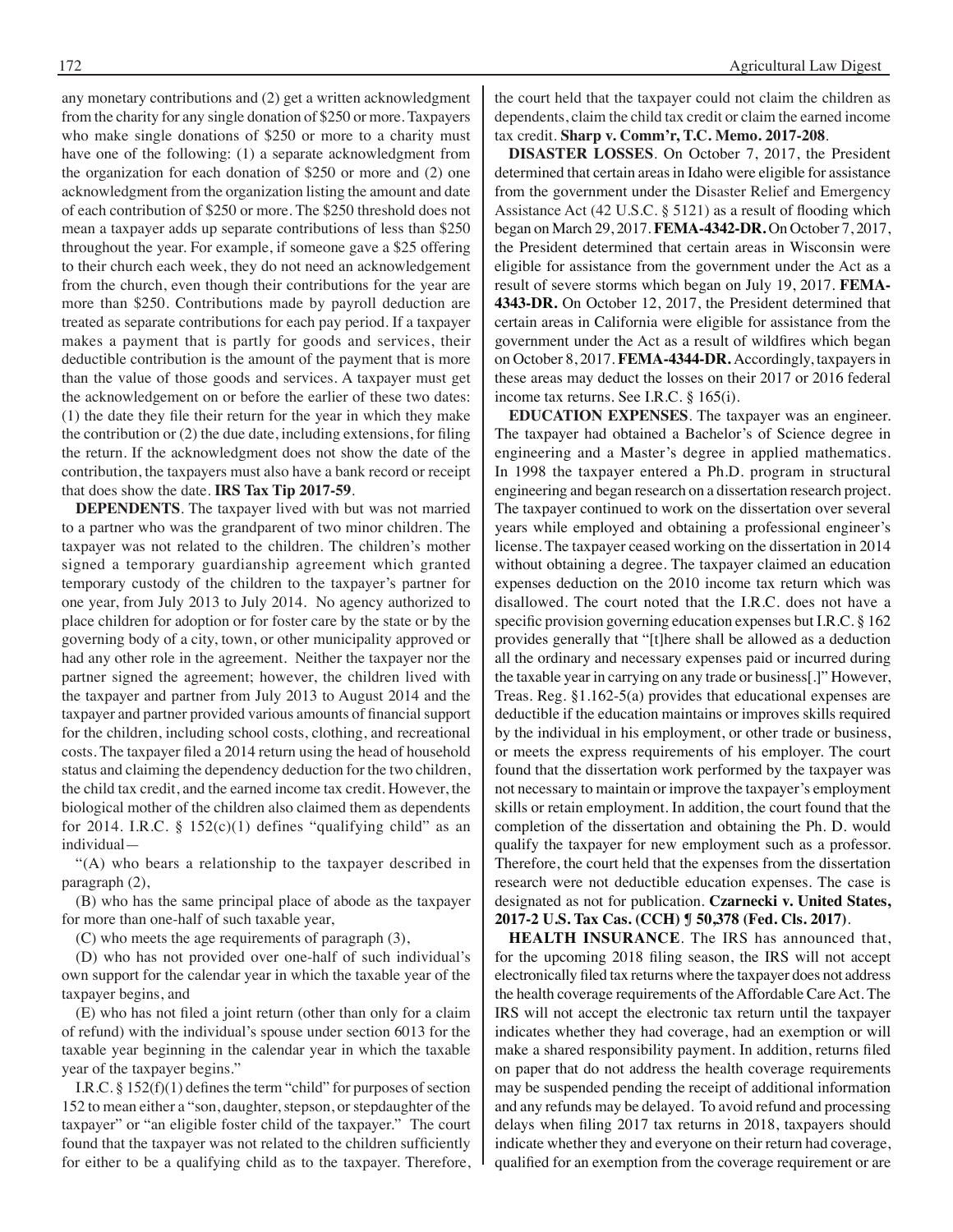making an individual shared responsibility payment. This process reflects the requirements of the ACA and the IRS's obligation to administer the health care law. Taxpayers remain obligated to follow the law and pay what they may owe at the point of filing. The 2018 filing season will be the first time the IRS will not accept tax returns that omit this information. After a review of the process and discussions with the National Taxpayer Advocate, the IRS has determined identifying omissions and requiring taxpayers to provide health coverage information at the point of filing makes it easier for the taxpayer to successfully file a tax return and minimizesrelated refund delays. **https://www.irs.gov/ affordable-care-act/individuals-and-families/the-affordablecare-act-whats-trending**

**INFLATION ADJUSTMENTS**. The IRS has announced the 2018 annual inflation adjustments for more than 50 tax provisions, including the tax rate schedules, and other tax changes, including the following dollar amounts: (1) For tax year 2018, the 39.6 percent tax rate affects single taxpayers whose income exceeds \$426,700 (\$480,050 for married taxpayers filing jointly). (2) The standard deduction for tax year 2018 for heads of household rises to \$9,550, \$6,500 for singles and married persons filing separate returns, and \$13,000 for married couples filing jointly. (3) The limitation for itemized deductions to be claimed on tax year 2018 returns of individuals begins with incomes of \$266,700 or more (\$320,000 for married couples filing jointly). (4)The personal exemption for tax year 2018 increased to \$4,150. However, the exemption is subject to a phase-out that begins with adjusted gross incomes of \$266,700 (single), \$293,350 (head of household), \$160,000 (married filing separately), and \$320,000 (married filing jointly). It phases out completely at \$389,200 (single), \$415,850 (head of household), \$221,250 (married filing separately), and \$442,500 (married filing jointly). (5) The Alternative Minimum Tax exemption amount for tax year 2018 is \$55,400 (single) and \$86,200 (joint) and begins to phase out at \$123,100 (single) and \$164,100 (joint). For tax year 2018, the 28 percent AMT rate applies to taxpayers with taxable incomes above \$191,500 (\$95,750 for married individuals filing separately). (6) The tax year 2018 maximum Earned Income Credit amount is \$14,320 for taxpayers filing jointly who have three or more qualifying children. (7) For tax year 2018, the I.R.C. § 179 expense method depreciation limitation is \$520,000 with the phaseout beginning at \$2,070,000. (8) For tax year 2018 participants who have self-only coverage in a Medical Savings Account, the plan must have an annual deductible that is not less than \$2,300, but not more than \$3,450. For self-only coverage the maximum out of pocket expense amount increases to \$4,600. For tax year 2018 participants with family coverage, the floor for the annual deductible is \$4,600; however, the deductible cannot be more than \$6,850. For family coverage, the out-of-pocket expense limit is \$8,400 for tax year 2018. (9) For tax year 2018, the adjusted gross income amount used by joint filers to determine the reduction in the Lifetime Learning Credit is \$114,000. (10) For tax year 2018, the foreign earned income exclusion is \$104,100. **Rev. Proc. 2017-58, I.R.B. 2017-45**.

**MEDICAL MARIJUANA**. The taxpayer was a limited liability company which owned and operated a legal medical marijuana business in Colorado and which elected to be taxed as an S corporation for federal tax purposes. The taxpayer filed Forms 1120S for three tax years claiming income based on subtracting costs of goods sold (COGS) from gross receipts. The taxpayer also claimed ordinary and necessary business expenses deduction for salaries, wages, repairs, rents, depreciation, advertising and other business expenses. The LLC reported losses in each year which were passed through to the owners. The taxpayer did not submit financial records but relied solely on expert testimony about industry practices. That report was not allowed into evidence. The IRS reclassified a number of the business expenses as COGS and disallowed the remainder of the deductions. UnderTreas.Reg. §§ 1.61-3(a), 1.162-1(a), a taxpayer engaged in manufacturing or merchandising can subtract COGS from gross receipts to arrive at gross income. The court noted, however, that a taxpayer must provide some substantiation for COGS claimed on a return. Because the taxpayer failed to provide any financial records, the court held that the taxpayer was entitled to only the COGS allowed by the IRS. The court also upheld the IRS disallowance of all other business deductions based also on the complete lack of records to substantiate any of the expenses. **Feinberg v. Comm'r, T.C. Memo. 2017-211**.

#### **PARTNERSHIPS**.

ELECTION TO ADJUST BASIS. The taxpayer was a limited liability company which elected to be taxed as a partnership. A member of the taxpayer died during the tax year but the taxpayer failed to make a timely election under I.R.C. § 754 to adjust the partnership basis in partnership property. The IRS granted an extension of time to file an amended return with the election. **Ltr. Rul. 201742001, July 11, 2017**.

**PENSION PLANS**. For plans beginning in October 2017 for purposes of determining the full funding limitation under I.R.C. § 412(c)(7), the 30-year Treasury securities annual interest rate for this period is 2.78 percent. The 30-year Treasury weighted average is 2.87 percent, and the 90 percent to 105 percent permissible range is 2.58 percent to 3.01 percent. The 24-month average corporate bond segment rates for October 2017, *without adjustment* by the 25-year average segment rates are: 1.76 percent for the first segment; 3.74 percent for the second segment; and 4.63 percent for the third segment. The 24-month average corporate bond segment rates for October 2017, taking into account the 25-year average segment rates, are: 4.16 percent for the first segment; 5.72 percent for the second segment; and 6.48 percent for the third segment. **Notice 2017-63, I.R.B. 2017-44**.

 The taxpayer owned an interest in a qualified retirement account as defined by I.R.C. § 4974(c) and received a loan in 2012 from the account. The taxpayer made biweekly repayments in 2013 but missed several payments for four months in 2013. Thus, the taxpayer was in default on the loan for failure to make all required payments in 2013. The taxpayer claimed that the loan was refinanced in 2013 but did not provide any evidence of the refinancing agreement. Under I.R.C. §§ 402(a), 72(p)(1)(A), if a participant receives a loan from a qualified retirement plan, the amount of the loan is a taxable distribution in the year received. However, a loan is not a taxable distribution if the following three requirements are met: (1) the principal amount of the loan does not exceed a statutorily defined maximum amount; (2) the loan is repayable within five years, unless it is a home loan; and (3) except as provided in regulations, the loan requires substantially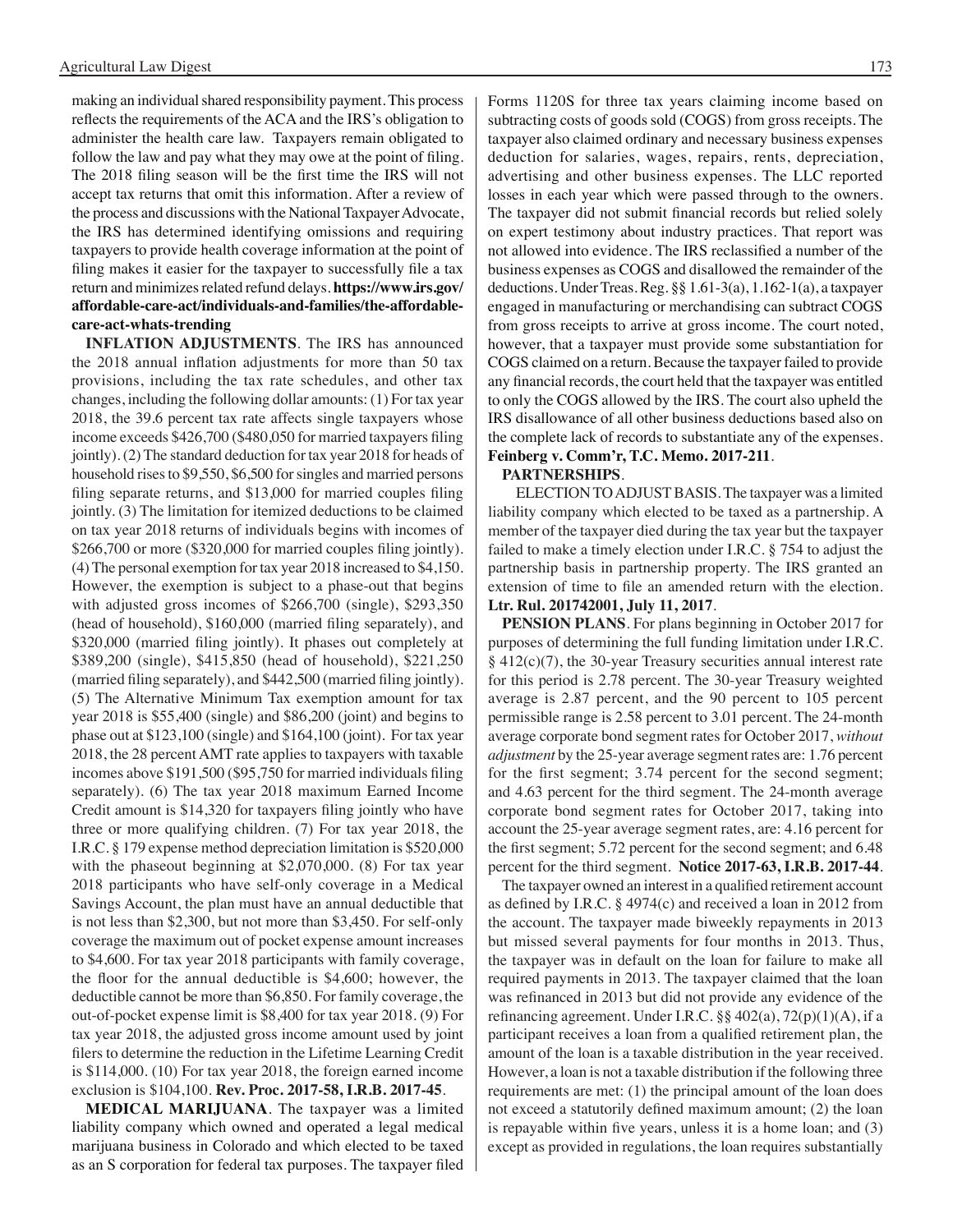level amortization over the term of the loan with payments not less frequently than quarterly. I.R.C.  $\S 72(p)(2)$ ; Treas. Reg.  $\S 1.72(p)$ -1, Q&A-3. Additionally, the loan must be evidenced by a legally enforceable agreement. See Treas. Reg. § 1.72(p)-1, Q&A-3(b). If the qualified retirement plan does not notify the participant that the loan distribution was taxable in the year received, the Court may assume that the loan initially qualified for the I.R.C.  $\S 72(p)$ exception. Although a loan may initially satisfy I.R.C. § 72(p), if a plan fails to satisfy these requirements, a deemed distribution will occur at the first time those requirements are notsatisfied, either in form or in operation. Treas. Reg. § 1.72(p)-1, Q&A-4(a). The court noted that, although given plenty of opportunities, the taxpayer did notsubmit any written evidence of the original loan or the claimed refinancing. Thus, the court had to rely on the Form-1099-R filed by the pension plan trustee which listed the 2012 distribution as taxable income. **Bormet v. Comm'r, T.C. Memo. 2017-201**.

**RETURNS**. The taxpayer was married in 2012 and filed a return for 2012 using the filing status of single. The spouse did not file a return for 2012. The IRS sent a notice of deficiency to the taxpayer, changing the filing status to married filing separately. The taxpayer and spouse in 2016 filed a joint return for 2012 claiming the EITC and appealed the notice of deficiency to the Tax Court. I.R.C. § 6013(b) provides in pertinent part: "(1) In general.— Except as provided in paragraph (2), if an individual has filed a separate return for a taxable year for which a joint return could have been made by him and his spouse under subsection (a) and the time prescribed by law for filing the return for such taxable year has not expired, such individual and his spouse may nevertheless make a joint return for such taxable year. A joint return filed by the husband and wife under this subsection shall constitute the return of the husband and wife for such taxable year . . .." I.R.C. § 6013(b)(2) provides that a joint return may not be filed "after there has been mailed to either spouse, with respect to such taxable year, a notice of deficiency under section 6212, if the spouse, as to such notice, files a petition with the Tax Court within the time prescribed by section 6213." The I.R.C. § 6013(b)(1) election applies only if the taxpayer has filed a "separate return;" thus, if the taxpayer's original return is considered a separate return, the statute bars the taxpayer from filing a subsequent joint return. The court followed two appellate cases which stated that, in order for a return to be a "separate return" the taxpayer must have made a valid election as to the filing status used in the return. If the status was invalid, the courts reasoned that the taxpayer had no ability to choose such invalid filing status; therefore, a return using an invalid filing status could not be a separate return for purposes of barring a refiling using the married filing jointly status. The court held that the taxpayer was not barred from refiling the 2012 return using the married filing jointly status because the taxpayer was barred from using the single status on the original return. **Camara v. Comm'r, 149 T.C. No. 13 (2017)**.

 The taxpayer was married in 2014 but lived apart from the taxpayer's spouse. The couple had one minor child. The taxpayer filed a return for 2014 using the filing status of head of household and claimed the earned income tax credit (EITC) based on one minor dependent. The spouse filed a 2014 return using the single filing status and also claiming the EITC based on one minor dependent. The IRS sent a notice of deficiency to the taxpayer, changing the filing status to married filing separately and denying

the EITC. The IRS also proposed that the taxpayer "be restricted from receiving the earned income credit for the following two years," stating that this two-year ban was being asserted "for the reckless or intentional disregard of the rules and regulations governing the earned income credit." See I.R.C.  $\S 32(k)(1)(B)(ii)$ . The taxpayer and spouse then filed a joint return for 2014 claiming the EITC and appealed the notice of deficiency to the Tax Court. I.R.C. § 6013(b) provides in pertinent part: "(1) In general.— Except as provided in paragraph (2), if an individual has filed a separate return for a taxable year for which a joint return could have been made by him and his spouse under subsection (a) and the time prescribed by law for filing the return for such taxable year has not expired, such individual and his spouse may nevertheless make a joint return for such taxable year. A joint return filed by the husband and wife under this subsection shall constitute the return of the husband and wife for such taxable year . . .." I.R.C. § 6013(b) (2) provides that a joint return may not be filed "after there has been mailed to either spouse, with respect to such taxable year, a notice of deficiency under section 6212, if the spouse, as to such notice, files a petition with the Tax Court within the time prescribed by section 6213." The I.R.C. § 6013(b)(1) election applies only if the taxpayer has filed a "separate return;" thus, if the taxpayer's original return is considered a separate return, the statute bars the taxpayer from filing a subsequent joint return. The court reaffirmed its holding in *Camara v. Comm'r, 149 T.C. No. 13 (2017)* supra that a "separate return" did not include a return using an invalid filing status. Because the taxpayer used the invalid filing status of head of household, the original return was not a separate return and the taxpayer was allowed to file a new return using the married filing jointly status. **Knez v. Comm'r, T.C. Memo. 2017-205**.

#### **Safe Harbor interest rates November 2017**

|                                             |       | Annual Semi-annual Quarterly |      | Monthly |
|---------------------------------------------|-------|------------------------------|------|---------|
|                                             |       | <b>Short-term</b>            |      |         |
| <b>AFR</b>                                  | 1.38  | 1.38                         | 1.38 | 1.38    |
| 110 percent AFR                             | 1.53  | 1.52                         | 1.52 | 1.52    |
| 120 percent AFR                             | 1.67  | 1.66                         | 1.66 | 1.65    |
|                                             |       | Mid-term                     |      |         |
| <b>AFR</b>                                  | 2.00  | 1.99                         | 1.99 | 1.98    |
| 110 percent AFR                             | 2.20  | 2.19                         | 2.18 | 2.18    |
| 120 percent AFR                             | 2.40  | 2.39                         | 2.38 | 2.38    |
|                                             |       | Long-term                    |      |         |
| <b>AFR</b>                                  | 2.60  | 2.58                         | 2.57 | 2.57    |
| 110 percent AFR                             | 2.86  | 2.84                         | 2.83 | 2.82    |
| 120 percent AFR                             | 3.12  | 3.10                         | 3.09 | 3.08    |
| $D_{\alpha x}$ , $D_{\alpha 1}$ , $2017.21$ | I D D | 2017.46                      |      |         |

#### **Rev. Rul. 2017-21, I.R.B. 2017-46**.

**SELF-EMPLOYMENT INCOME**. The taxpayer owned and operated a plumbing business and performed various services during 2010 as an independent contractor. Two of the taxpayer's clients reported to the IRS their payments to the taxpayer. The taxpayer did not file a return for 2010 and the IRS used the information returns from the clients to prepare a substitute for return as the basis for a notice of deficiency. The taxpayer claimed that the substitute for return was invalid, although the taxpayer did not specifically claim that the amount of income listed on the return wasinaccurate. The taxpayer also made several tax protestor arguments which were summarily dismissed by the court because the taxpayer had made similar arguments in past cases. The court held that the IRS substitute for return was valid under I.R.C. §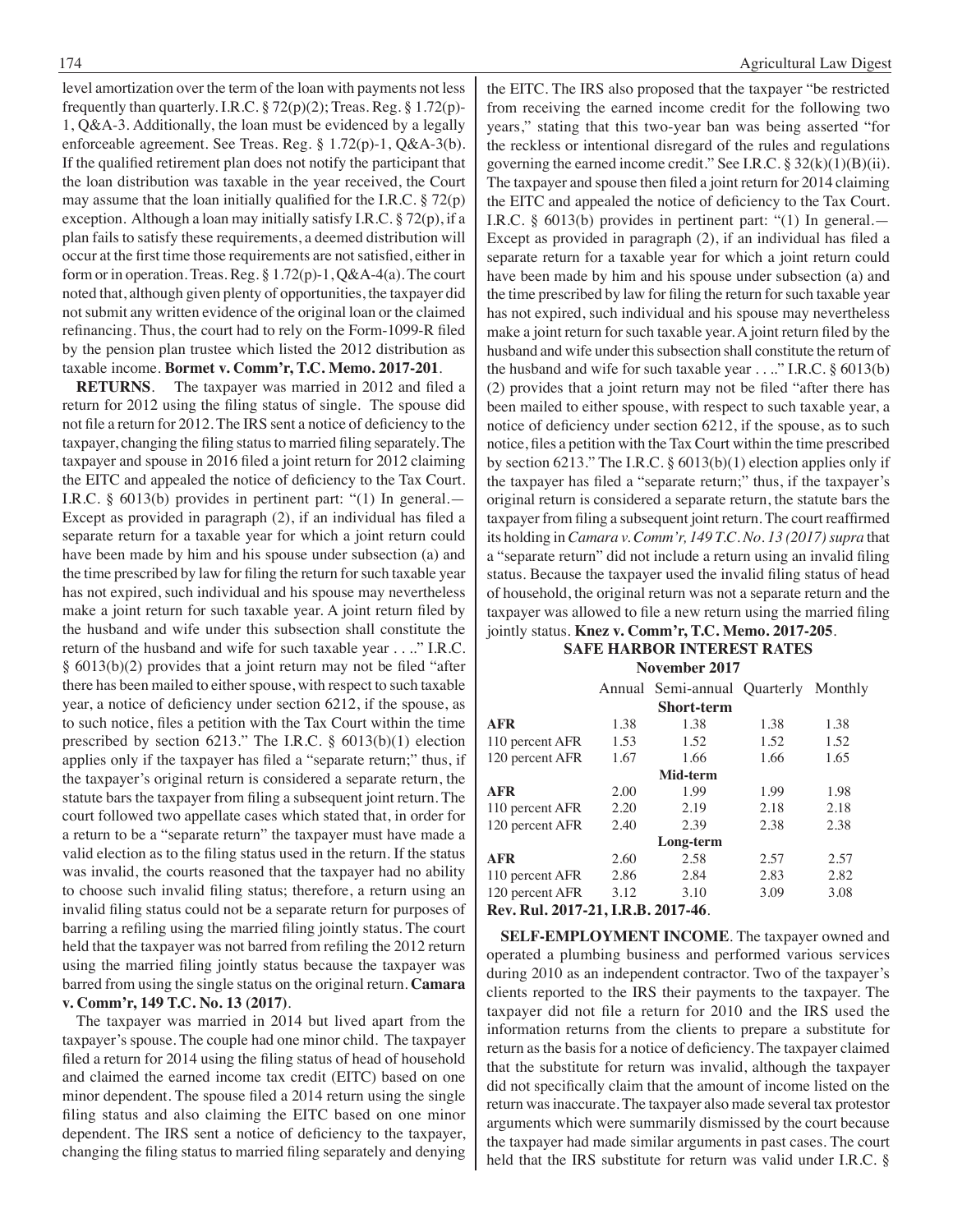6020(b) and sufficient to support the assessment of unpaid selfemployment and income taxes. **Rader v. Comm'r, T.C. Memo. 2017-209**.

**THEFT LOSSES**. The taxpayers owned a rental property and in 2011 signed a rental agreement with a tenant, which included some furnishings and an agreement for the tenants to purchase some of the furnishings. The tenants moved in but their first rent check and the check for the furnishings bounced. Before the taxpayers could evict the tenants, the tenants had disposed of or damaged much of the furnishings. The taxpayers attempted to recover the cost of the lost and damaged furnishings in 2011 but gave up during 2012 only after discovering that the tenants had done this to other landlords and that no charges would be filed against them for theft. The taxpayers did not claim a theft loss in 2011 because they were still actively attempting to recover the stolen furnishings and recover the cost of the damaged furnishings. Thus, the taxpayers claimed a theft loss deduction in 2012 when it became clear that they would not recover anything from the tenants. Although the IRS agreed that a theft loss occurred, the IRS disallowed the loss deduction for 2012, arguing that the theft occurred in 2011. The regulations provide that even after a theft loss is discovered, if a claim for reimbursement exists during the year of the loss with respect to which there is a reasonable prospect of recovery, then a theft loss is treated as "sustained" only when "it can be ascertained with reasonable certainty whether or not such reimbursement [for the loss] will be obtained." See Treas. Reg. §§1.165-1(d)(2)(i), 1.165-1(d)(3), 1.165-8(a)(2).The court held that, because the taxpayers were still attempting to recover the loss in 2012, no theft loss had yet occurred in 2011 and 2012 was the proper year for claiming the loss deduction. **Partyka v. Comm'r, T.C. Summary Op. 2017-79**.

## **PROBATE**

**UNHARVESTED CROP**. The decedent died with a wheat crop partially unharvested. The decedent's will bequeathed the crop land on which the wheat was growing to the decedent's son who was operating the farm at the time of the decedent's death. The unharvested wheat was harvested and sold after the decedent's death and the son sought a ruling that the wheat proceeds passed to the son. The trial court agreed and ruled that the unharvested wheat passed to the son with the underlying crop land. Based on case precedent, the appellate court affirmed, stating that growing crops were part of the real estate. **In the Matter of the Estate of Feldmann, 2017 N.D. LEXIS 260 (N.D. 2017)**.

## **property**

**FENCES**. The plaintiff and defendant shared a 600 foot fence along the boundaries of their adjoining properties. Based on the "right-hand rule," the defendant rebuilt and maintained the west 300 feet of the fence. The "right-hand rule" provides that if two adjoining property owners were to face each other at the center of the fence along their shared boundary line, each would be responsible for the half of the fence to their right. The defendant's cattle escaped through the east half and the defendant claimed that the plaintiff was responsible for fixing that part of the fence. The defendant obtained a fence viewer determination that the defendant was responsible only for the west 300 feet of the fence and ordered the plaintiff to repair the east 300 feet of the fence. The plaintiff appealed the ruling and the trial court upheld the fence viewer ruling. On appeal the plaintiff argued that the plaintiff and the former owner of the defendant's property had an oral agreement that the former owner would maintain the entire fence. The trial court denied the use of any oral agreement evidence as hearsay and in violation of the statute of frauds. The appellate court agreed noting that, in order to be enforceable against the defendant, the fence repair agreement had to be in writing and recorded. The plaintiff also argued that the trial court ruling violated Iowa Code 359A because the defendant was not required to equally contribute to the fence. However, the appellate court noted that the fence viewer and trial court found that the defendant's portion of the fence was in good repair; therefore, the rulings did not violate Iowa Code 359A. **Hopkins v. Dickey, No. 16-1109 (Iowa Ct. App. 2017)**.

**TRESPASS**. The parties owned neighboring farms and along the boundary ran a ditch and a berm. The berm was located on the defendant's property, purchased in 1990, and was created in the 1940's by prior owners of both properties with soil from digging the ditch in order to facilitate drainage. In subsequent years, the berm eroded from flooding and use by the defendant. In 2013, the defendant raised the berm a few feet to re-establish the original height. The defendant obtained a permit for the change from the state. The plaintiff filed suit, claiming that the increase in the height of the berm increased the flow of draining water on to the plaintiff's land. The trial court concluded that the defendant did not create a nuisance or trespass on the plaintiff's property because the level of flooding on the plaintiff's land would be the same whether the berm existed or not. The district court also determined that the defendant did not breach common law or statutory duties because of a long existing easement for the berm and because the plaintiff had notice of the berm and altered water flow based on the history of farming the area and familiarity with the property. The owner of a dominant estate has a legal and natural easement to drain surface waters onto the servient estate. See Iowa Code Chapter 468. In determining which of adjacent tracts is dominant, relative elevation and not general movement of floodwaters is controlling. Water from a dominant estate must be allowed to flow in its natural course onto a servient estate. The flow may not be diverted by obstructions erected or caused by either estate holder. A landowner may divert water by surface drainage constructed upon land even though some different or additional water may thereby enter the servient estate. The court noted that, although the berm and ditch diverted the natural flow of water, the long time existence of the ditch and berm created a prescriptive easement for the defendant which was not abandoned because the defendant provided evidence of maintenance over the years. The appellate court also affirmed the trial court's ruling that no nuisance or trespass occurred because the evidence showed that the plaintiff's land would flood first, even without the berm and ditch. The court noted that, although the defendant's land received protection from flooding from the berm, the plaintiff's land did not receive more flooding because of the berm. Thus, the appellate court held that no nuisance or trespass occurred. **C&D Mount Farms Corp. v. R&S Farms, Inc., 2017 Iowa App. LEXIS 1085 (Iowa Ct. App. 2017)**.